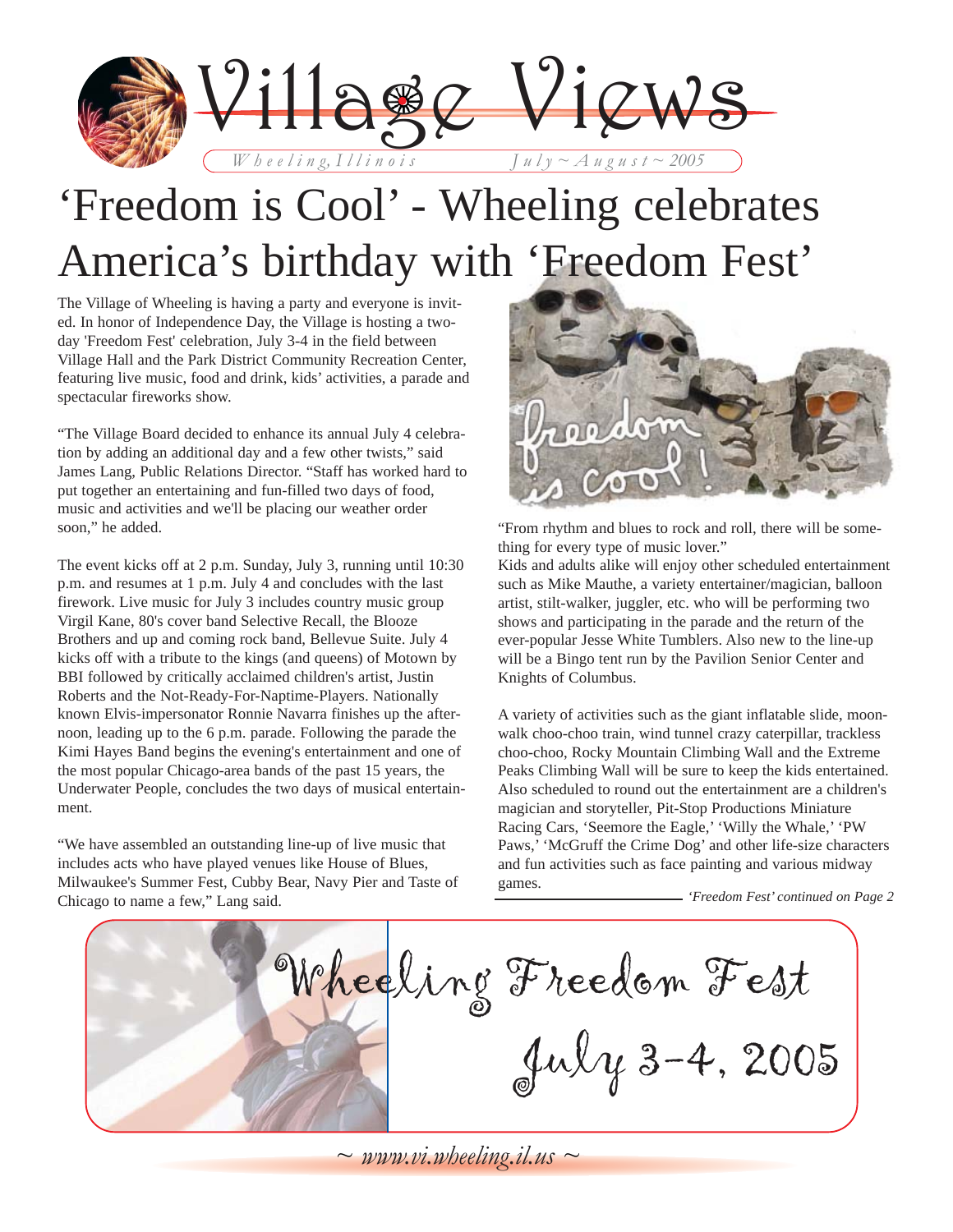### 'Freedom Fest' line-up includes two-days of music, food, fun

#### *Continued from Page 1*

No festival would be complete without food and drink, and the 'Taste of Wheeling' returns bigger and better than ever. Featured restaurants include: Bob Chinn's Crabhouse, Buca di Beppo, Tuscany, Golden Chef, Gyros Pit, Market Square, Wa-Pa-Ghetti's, Sauers by Salvatore, Lupita's, Gators, Rocky Vander's, Knights of Columbus, VFW Post 66, Joe's Pizza, Danny Dogs and I Am Siam. New to this year's event will be a beer garden, provided by Skokie Valley Beverage of Wheeling.

"Some old favorites have returned, such as Sauer's with their funnel cakes, but it's always nice to shake the menu up a little with items like Gators award-winning hot wings and Bob Chinn's gumbo," Lang said. "The 'Taste' features a nice variety, nothing too expensive and items for the kids, such as hot dogs and hamburgers."

Event parking will be clearly identified and include the following lots off of Dundee Roads and Northgate Parkway: Wheeling Park District Community Center and Aquatic Center, Wickes Furniture Lot and the Metra Station Lot. In addition, patrons can use the lots of Holmes Middle School and Heritage Park off of Wolf Road. "We encourage people to carpool, ride their bikes or walk in order to cut down on any potential traffic problems on Dundee Road and the surrounding areas," Lang said.

"We're extremely excited about this year's event and the chance to celebrate America's independence with both old and new friends," Lang concluded.

Wheeling<br>Freedom Fest between the Wheeling Village Hall and  $\infty$ the Community Center on Dundee Road **Taste of Wheeling** July 3, 2005 - Gates open at 2 p.m. Fun for the entire family! **Bob Chinn's** 3 - 4:15 p.m. - Virgil Kane Crabhouse 4:45 - 6 p.m. - Bellevue Suite **Buca de Beppo** 6:30 - 8:30 p.m. - Blooze Brothers **Tuscanu** 9-10:30 p.m. - Selective Recall **Golden Chef** July 4, 2005 - Gates open at 1 p.m. **Market Square** 1-2:30 p.m. -  $BBI$ **Sauer's Bakery** 3 - 4:30 p.m. - Justin Roberts **Lupita's Bakery** 4:45 - 6 p.m. - Ronnie Navarra 6-7 p.m. - **Parade Gators** 6:45 - 8:15 p.m. - Kimi Hayes Band Wa Pa Ghetti's 8:30 - until fireworks - Underwater People The Oven Good and Dark ~ Fireworks **Joe's Pizza Gyro Pit Wheeling Historical<br>Society** Wheeling Freedom **Knights of** Fest Columbus 4.2005 **Boy Scout** Troop 401 **Rocky Vander's Danny Dogs** 

Freedom Fest Tips

### EVENT PARKING

Event parking will be clearly identified and include the following lots off of Dundee Roads and Northgate Parkway: Wheeling Park District Community Center and Aquatic Center, Wickes Furniture Lot and the Metra Station Lot. In addition, patrons can use the lots of Holmes Middle School and Heritage Park off of Wolf Road. Parking is on a firstcome basis. Handicapped parking will be available behind Village Hall. We do encourage individuals to carpool, ride bikes and walk if possible to help keep traffic problems to a minimum.

#### COOLERS, CHAIRS, BLANKETS, ETC.

A picnic area will be clearly marked on park district property behind Village Hall. While coolers/picnic baskets are allowed, no alcoholic beverages may be brought into the event. An event-sponsored beer garden will be available to those of legal drinking age. Folding chairs, blankets, etc. are allowed.

### 'TASTE OF WHEELING' & BEER GARDEN PROTOCOL

As in years past, each 'Taste' participant will sell their food/drink items directly to the customers; no tickets are needed. Individuals wishing to purchase beverages in the beer garden will need to purchase tickets at a clearly marked ticket booth. Anyone purchasing tickets will need to provide proof of age and be presented a wrist band that must be worn at all times.

*2 ~ www.vi.wheeling.il.us ~ 2*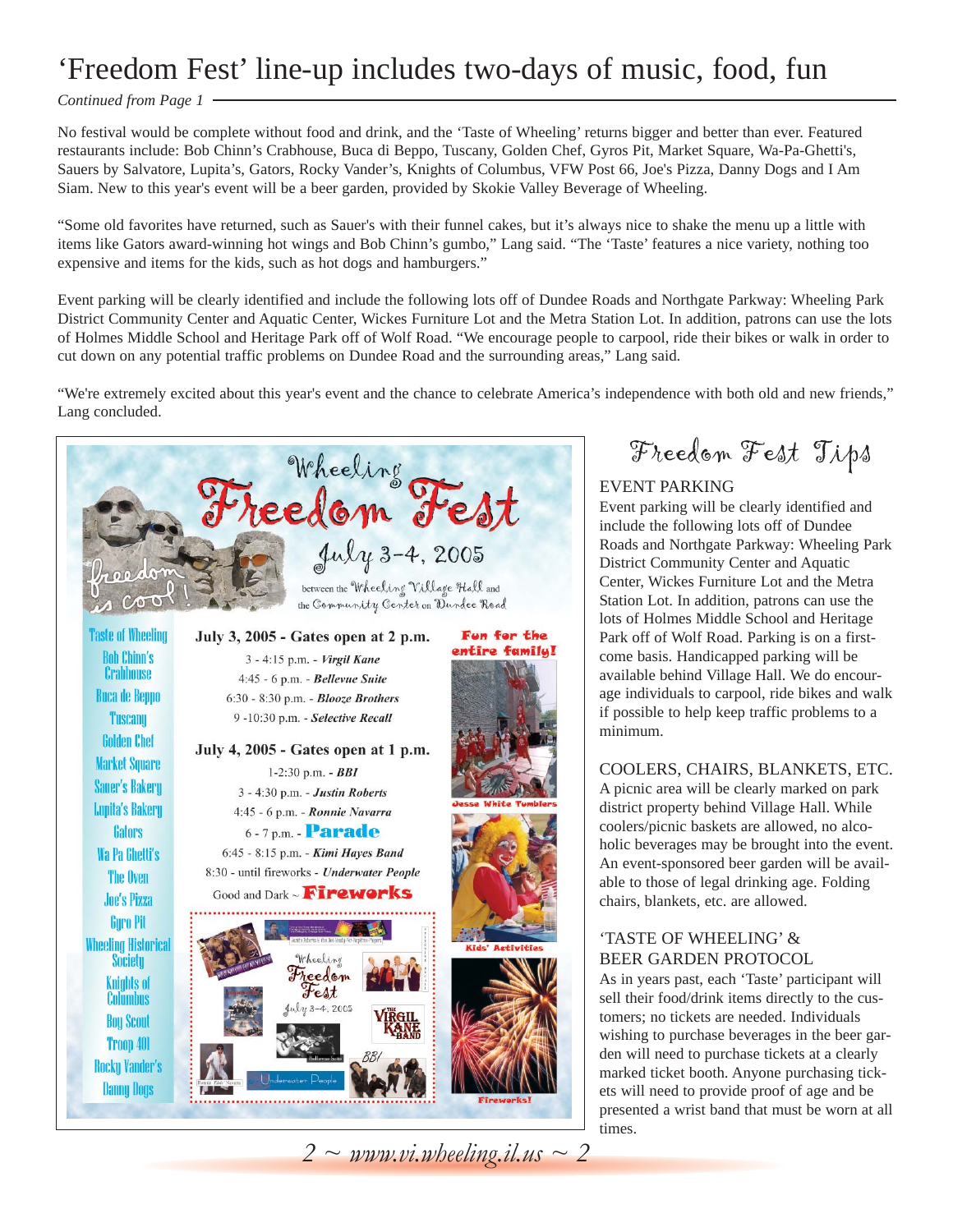# Wheeling apartment complex completes crime-free multi-housing program certification process

Wheeling's Foxboro Apartment Complex recently became the first rental property in the Village to complete all three phases of the Crime-Free-Multi-Housing program resulting in complete certification. Foxboro's management began the first steps towards certification last year by taking the initial eight-hour training course. The program is designed to align rental property owners, managers and leasing staff with the police and fire departments in an effort to keep illegal activities out of rental properties.

"It was extremely important to get the first group through the program so we could get word out to other rental properties in town," said Sgt. Pet Panagakis, Crime Prevention Unit Supervisor.

Now that the Foxboro Complex is fully certified, management can post the C.F.M.H. signs on their property. Management can also utilize the C.F.M.H. logo which has achieved a high level of recognition in the United States and Canada. It has proven very effective in attracting honest residents looking for safe housing and has worked equally well in discouraging individuals who may target apartment complexes for criminal activity.

The program is a three-tiered certification process that involves [Phase I] an 8-hour training course, [Phase II] visual inspection of the property to assess physical security and general appearance of the property (must meet minimum security requirements) and [Phase III] the hosting of a safety social that involves property management, residents and police personnel. The success of the program is based entirely on reducing criminal activity at



plex to complete the crime-free, multihousing certification process.

Throughout the certification process, the instructors focus on topics such as understanding crime prevention, common sense self defense, community rules regarding leases, combating crime problems, dealing with non-compliance and partnering with local police and fire personnel.

"The implementation of the procedures taught during the program is an important step towards achieving our goal of decreased crime," Panagakis said. "We encourage the managers to create a Crime Free Lease Addendum which cites specific actions that will be taken by management should a resident, or somebody under a resident's control, is involved in illegal or dangerous activity on or near the rental property. This step is important in that crime prevention measures are in place from the first day a potential resident walks in to sign a lease."



### Special Day, Special Cause

Wheeling Police Commander Bill Benson sells raffle tickets at a recent pig roast fundraiser for Special Events. The fundraiser, held at Kilcoyne's in Wheeling, was organized by the Wheeling and Buffalo Grove Police Departments and raised more than \$9,000. Special Olympics is the only philanthropic endeavor supported by law enforcement agencies across Illinois.

*3 ~ www.vi.wheeling.il.us ~ 3*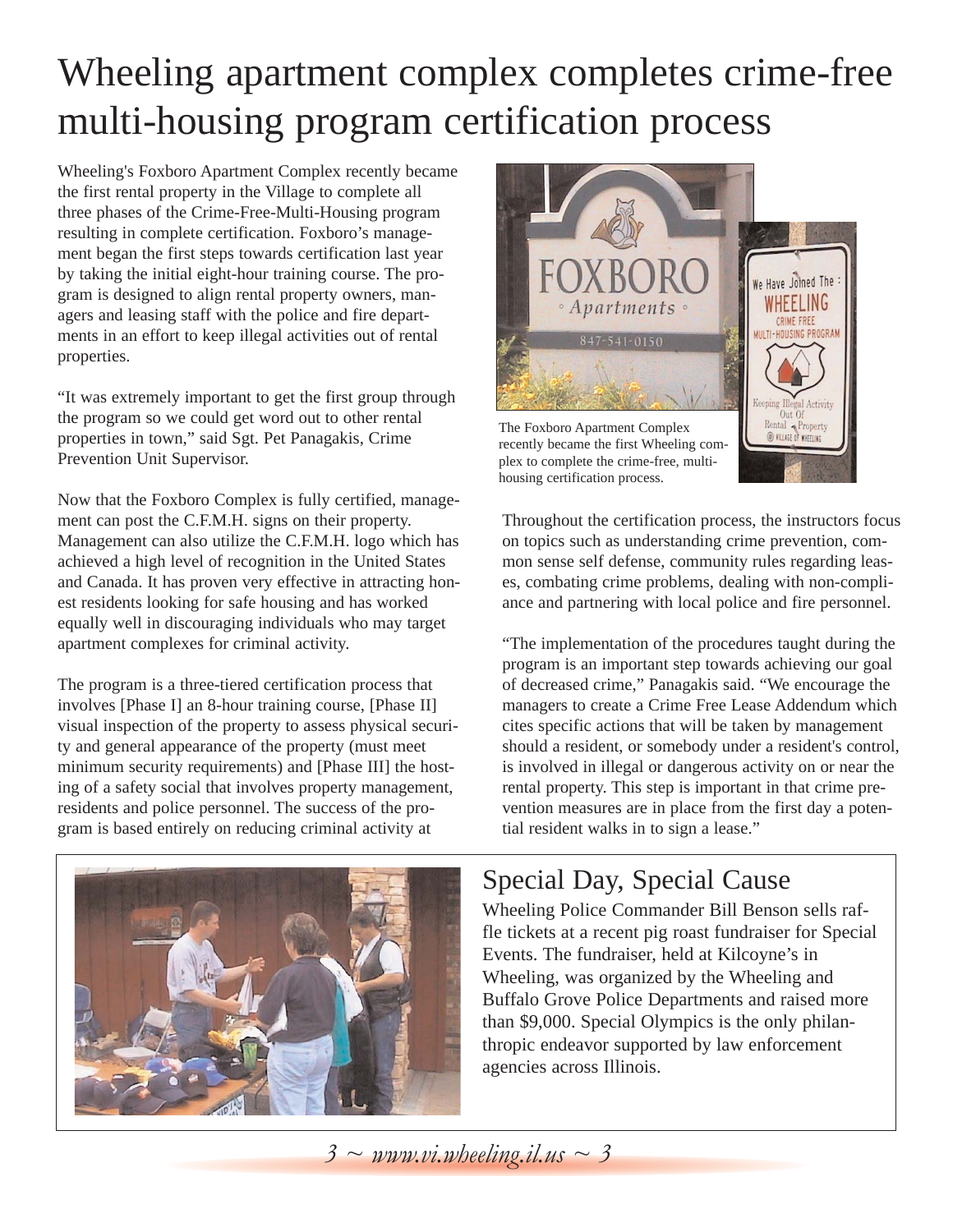# Police Department plans summer full of activities

#### ROCKIN' WITH THE COPS

*When:* 7 to 10 p.m. July 30, 2005 *Where:* Wheeling Park District Aquatic Center *Who:* Youth in grades 4-8 as of 2004/05 school year

This event is again in conjunction with a grant from the LLEBG (Local Law Enforcement Block Grant—Cook County) and is limited to the first 250 youth who turn in their waiver/permission forms; no forms will be accepted at the event.

This event is limited to the first 250 Waiver/Permission forms received. No Waiver/ Permission forms will be accepted at the front door of this event. Forms can be picked up and dropped off at both the Main Police Department, 255 W. Dundee Road, and the Resource Center, 99 Wolf Road. Deadline for turning forms in is Friday, July 22.

This Event will consist of the following:  $D/I$ Swimming, Volleyball, etc.. Snacks K– 9 Demonstration Raffle Prizes

Any questions please call Officer Scott Laverd of the Wheeling Police Department—Crime Prevention Unit at (847)459-2994.

### YOUTH POLICE ACADEMY

*When:* 9 a.m. to noon August 6, 13, 20, 27 & September 10, 2005 *Where:* Wheeling Police Department, 255 W. Dundee Road *What:* The Wheeling Youth Police Academy exposes youths to the rigors of police work and educates them on the day-to-day workings of the police department. Some of the topics that will be covered include: becoming a police officer, facilities tour, firearm training, traffic and DUI education, bike course, evidence collection, K-9 unit and gang graffiti.

For more information, contact Sgt. Pete Panagakis at 847-459-2993.

#### CITIZENS POLICE ACADEMY

*When:* 7 to 9:30 p.m. August 11, 18, 25 & September 1, 8, 15, 22, 29 *Where:* Wheeling Police Department, 255 W. Dundee Road

What: The Academy is designed to increase understanding between citizens and the police through education. Our intent is to acquaint citizens with law enforcement's role in the criminal justice system, and to provide increased understanding of the tasks police officers face in their daily work. With better understanding, it becomes easier for police and citizens to find realistic solutions to neighborhood problems.

The initial session will include an introduction, an orientation and presentation on the history and organization of the Wheeling Police Department. In the weeks that follow, topics will include information on specific department units, including patrol, Traffic, Crime Prevention/Community Relations, Forensic Evidence and investigations. Law enforcement issues that will be discussed include domestic violence, child abuse, use of force, criminal law, major crimes and community policing.

#### NATIONAL NIGHT OUT

Wheeling will be celebrating National Night Out from 6 to 9 p.m. August 2, 2005. Any neighborhoods wishing to participate should contact Community Service Officer Veronica Salazar at 847-459-2679.

## IDOT honors police personnel for DUI enforcement

Twelve members of the Wheeling Police Department were recently recognized by the Illinois Department of Transporation for their efforts in DUI (Driving Under the Influence) enforcement. The individuals were responsible for 750 DUI arrests last year. The Village of Wheeling applauds and thanks the following individuals for their outstanding service and professionalism: Sergeant Michael Porzycki Officer Staci Treiber Officer Jeremy Hoffman Officer Christopher Kanches Officer Steven Chmiel Officer Richard Herdus, Jr. Officer Dennis Bulanda Officer John Abbio Officer Joseph Dawson Officer James Elwart Officer Christopher Rogers Officer James Borchardt

### Citizen Patrol Group receives volunteer award

The Wheeling Citizen Patrol Group was recently awarded the President's Volunteer Service Award by the President's Council on Service and Civic



Participation. The award, established in 2003 by President George W. Bush, is presented to individuals, groups and families who have met or exceed requirements for volunteer service and have demonstrated exemplary citizenship through volunteering.

"The Citizen Patrol Group is invaluable in helping keep our streets and neighborhoods safe," said Village President Greg Klatecki. "The efforts are usually behind-the-scenes, so it is nice that they have been recognized by the President of the United States and his Council on Service and Civic Participation." The Group amassed more than 2,000 volunteer hours in 2004.

*4 ~ www.vi.wheeling.il.us ~ 4*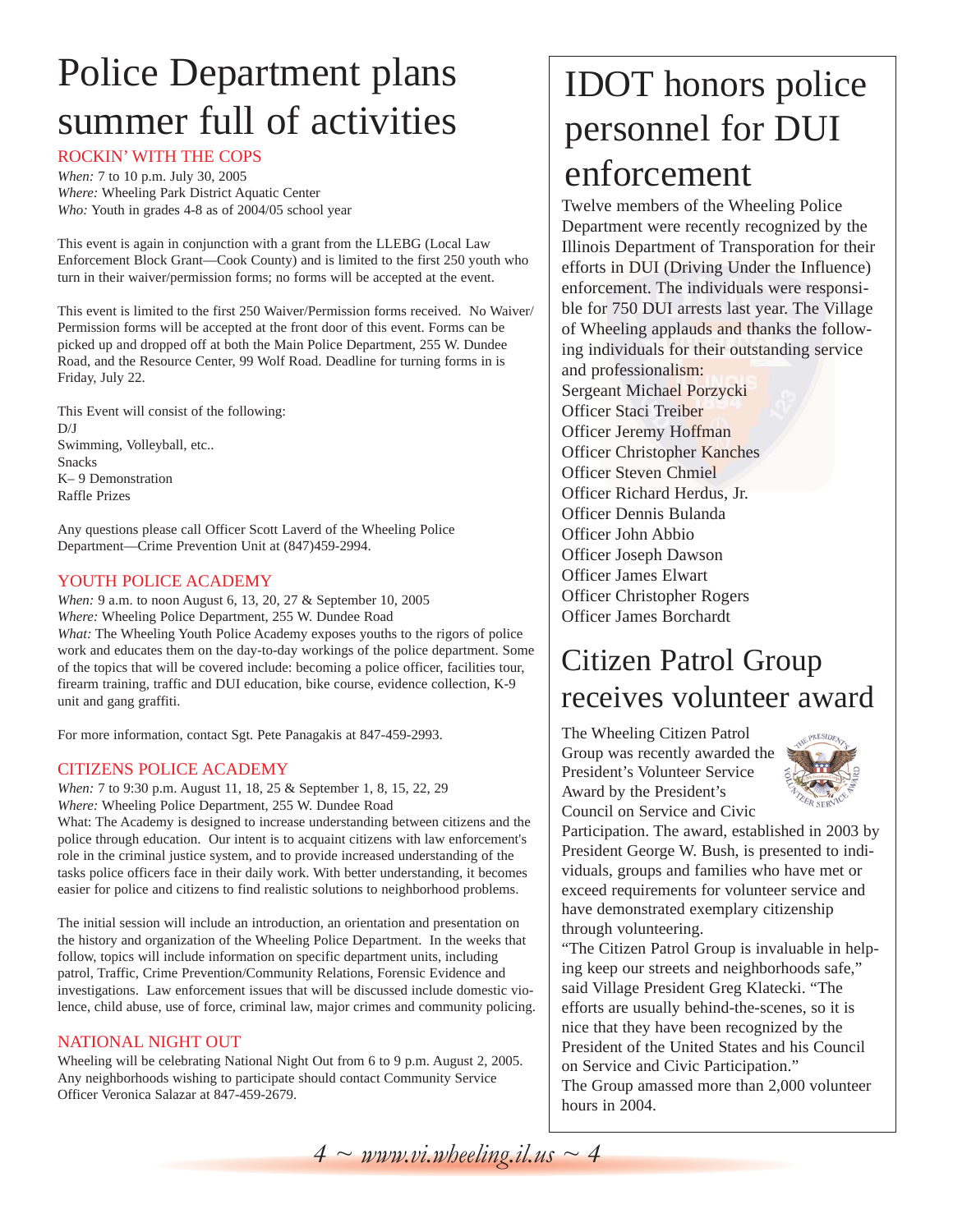### The Village of Wheeling congratulates the Wheeling High School Class of 2005and salutes them on their accomplishments.

The Village of Wheeling recognizes and applauds the efforts of the Class of 2005 and the instructors who guided you to the doorway of your next step in life. Even at the risk of inadvertently omitting a team, club, group, individual, etc. that excelled, we offer a list of exceptional achievers we are proud to call our own. Again, congratulations and good luck in your respective futures.

| Athletic achievements<br>.NJROTC: Distinguished Unit with honors, fifth consecutive year                      | • Aki Nikolaidis, Eric Steckling: All-State Team, IHSA Congressional Debate<br>tourney                                                                                                                                                                                                                                               |
|---------------------------------------------------------------------------------------------------------------|--------------------------------------------------------------------------------------------------------------------------------------------------------------------------------------------------------------------------------------------------------------------------------------------------------------------------------------|
| ·Boys swimming: School record, 200 Freestyle Relay (Bernard Gajos, Mike<br>Nauert, Bill Murphy, Oliver Smidt) | • Aki Nikolaidis, Eric Steckling, David Silvers: ICDA All-State team                                                                                                                                                                                                                                                                 |
| •Boys swimming: School record, 400 Freestyle Relay (Bill Murphy, Mike                                         | • Aki Nikolaidis: Qualifier for National Forensic League                                                                                                                                                                                                                                                                             |
| Nauert, Mike Blatter, Oliver Smidt)                                                                           | •61 Illinois State Scholars                                                                                                                                                                                                                                                                                                          |
| •Girls cross country: regional champions; division champions; 12th place at<br>state                          | •Megan Koop, Moses Lee, Yana Myaskovskaya, Aki Nikolaidis, Sara Poirier,<br>David Silvers: National Merit Commended Scholars                                                                                                                                                                                                         |
| •Girls basketball: regional champions & sets record for most wins in school<br>history                        | •Sara Poirier: 2005 Daily Herald All-Area Academic Team, honorable men-<br>tion                                                                                                                                                                                                                                                      |
| . Wrestling: regional champions; four state qualifiers                                                        | The Arts<br>•Spokesman Newspaper: Golden Eagle Award, NISPA                                                                                                                                                                                                                                                                          |
| •Girls volleyball: regional champions $\&$ sets record for most wins in school<br>history                     | •Lair Yearbook: 2004 All-American award with four marks of distinction,                                                                                                                                                                                                                                                              |
| •Girls water polo: division champions                                                                         | National Scholastic Press Association; Golden Eagle Award, NISPA                                                                                                                                                                                                                                                                     |
| •Boys water polo: division champions                                                                          | •Jazz Band I: Division I rating, second place in class — Northshore Jazz<br>Festival; division I rating, Jazz in the Meadows festival                                                                                                                                                                                                |
| •Girls badminton: division champions; four state qualifiers                                                   | •Jazz Band II: Division I rating, second place in class — Northshore Jazz<br>Festival                                                                                                                                                                                                                                                |
| · Jessica Morgenthal (cross country): all-state; full scholarship to Loyola<br>University                     | •Jazz Combo: Division I rating, Jazz in the Meadows festival                                                                                                                                                                                                                                                                         |
| • Gada Qafisheh (cross country): full scholarship to Loyola University                                        | •Marching Band: Best Winds, Best Drum Majors, First Place Field Show<br>Class AA, Grand Champion - St. Rita Marching Band Festival; Best Music,<br>Best Drum Majors, Best Color Guard, Best Percussion, First Place Parade,<br>First Place Field Show, Grand Champions - Marengo Settler's Days Parade<br>and Field Show Competition |
| • Jaime Smith (wrestling): second place at state                                                              |                                                                                                                                                                                                                                                                                                                                      |
| · Ingrid Hanson-Tuntland (volleyball): All-Area; full scholarship to<br>University of North Carolina          |                                                                                                                                                                                                                                                                                                                                      |
| • Monique Houston (volleyball): All-Area; full scholarship to Western Illinois<br>University                  | •Orchesis: Piece selected as part of Dance Chicago New Dances Concert at<br>the American Alliance of Health, Physical Education, Recreation and Dance<br><b>National Dance Gala</b>                                                                                                                                                  |
| • Alex Washington (basketball): All-Area                                                                      | • Yelena Kart: National Journalism Education Association Write-Off Award                                                                                                                                                                                                                                                             |
| · Jessica Graham (volleyball): All-Area<br>• Art Norwood (indoor track): 6.3-second 55-meter dash             | • Ben Burke: Richard Calisch Award for Excellence in the Arts; National<br>Winner, review columns category — American Society of Newspaper                                                                                                                                                                                           |
|                                                                                                               | Editors/Quill & Scroll 2005 International Writing and Photo Contest                                                                                                                                                                                                                                                                  |
| • Jeff Rifkin (diving): conference champion                                                                   | • Rachel Glover: IMEA All-State Orchestra                                                                                                                                                                                                                                                                                            |
| <i><b>Special Olympics</b></i><br>· Volleyball: state championship gold and bronze medals                     | · Stephanie Melinyshyn: IMEA All-State Honors Orchestra                                                                                                                                                                                                                                                                              |
| · Floor hockey: silver medal                                                                                  | • Sarah Park: All-State Honors Choir; nominee to perform at Best of 214<br>retiree luncheon                                                                                                                                                                                                                                          |
| • Girls Basketball: bronze medal                                                                              | • Kristin Johnson: First Place in photography, Great Frame Up art show                                                                                                                                                                                                                                                               |
| • Five athletes qualified for state Winter Games                                                              | • David Drake: First Place in graphic design, Great Frame Up art show                                                                                                                                                                                                                                                                |
| • 17 athletes qualified for state Summer Games                                                                | • David Drower: Nominated to perform at Best of 214 retiree luncheon                                                                                                                                                                                                                                                                 |
| <b>Academic achievements</b><br>• Latino Club: first place, Cinco de Mayo College Bowl Competition            | • Stephanie Soto: Second Place in 2-D, Harper College Art Exhibition                                                                                                                                                                                                                                                                 |
| • Accounting team: first place, Harper College competition                                                    | • Michal Rzepecki: First Place in 3-D, Harper College Art Exhibition                                                                                                                                                                                                                                                                 |
| . Wildstang Robotics team: Midwest Regional Champions; Xerox Creativity<br>Award; Regional Chairman's Award   | • Sandra Clarke: Yearbook All-American Award, editor-in-chief                                                                                                                                                                                                                                                                        |

• Congressional Debate: IHSA Congressional Debate State Champions.

 $5 \sim \text{www.vi.wbeeling}.$ *il.us*  $\sim 5$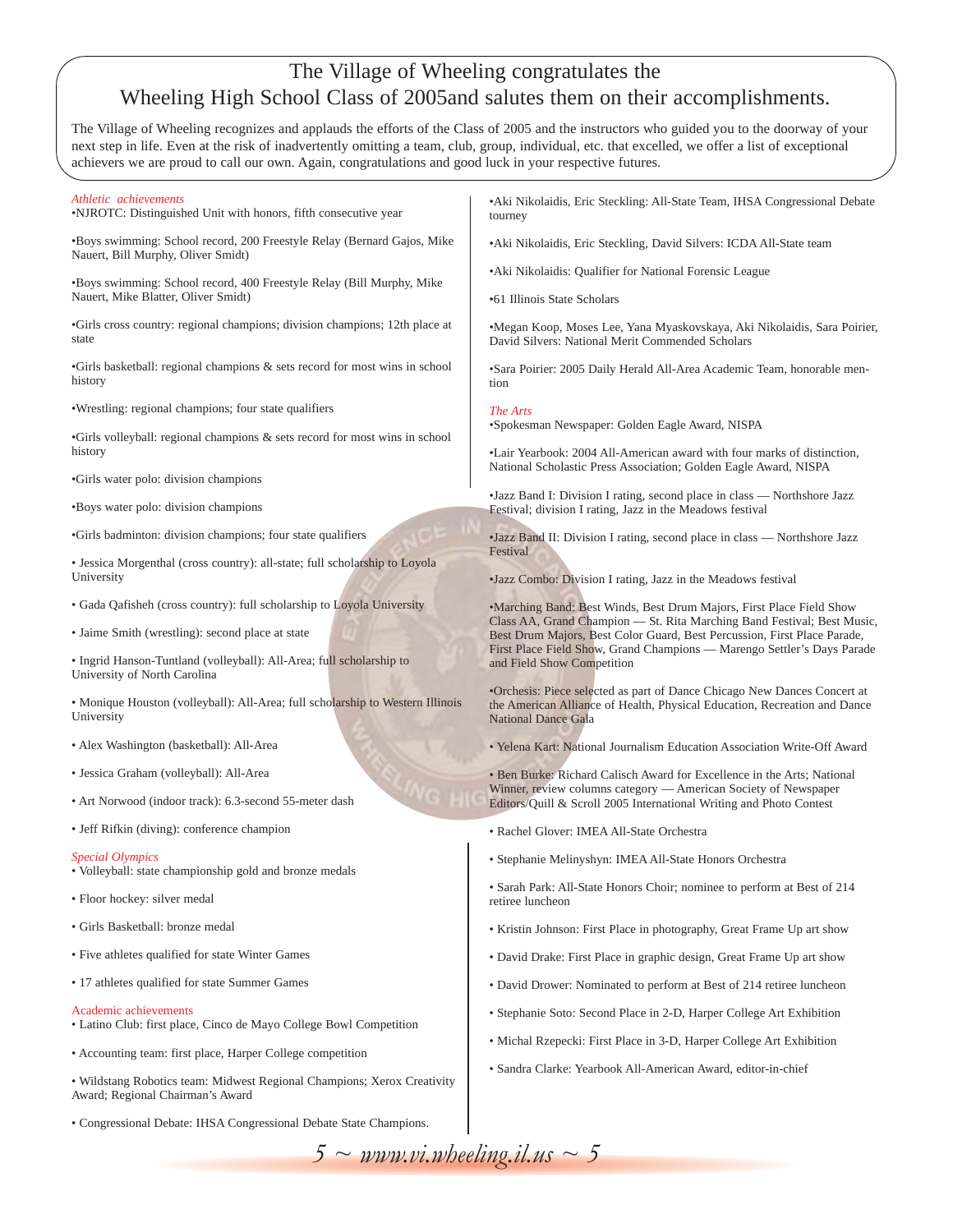

Pavilion Senior Center 199 N. First St. 847-459-2670

*The Pavilion Senior Center in Wheeling announces the following program that will be offered to area senior citizens. Anyone 55 years or older is welcome to join the activities or volunteer services to assist or share talents with others.*

### **Pavilion 20th Anniversary Celebration**

Our very special annual "Anniversary Celebration" of the Pavilion Senior Center will be held from 1 to 2:30 p.m. Thursday, August 18th. In honor of 20 years of service and camaraderie that seniors have experienced at the Pavilion, we wish to celebrate this occasion in style. Memories and friendships will be renewed along with a dessert reception and superb entertainment by cellist, Larissa Kozlova and Cat Catalani, singer of familiar songs "Gershwin to Now!---Favorites from the 1930s to Today". They will delight us with their unusual talents and you certainly won't want to miss this lovely memorable affair.

### **Community Paint-A-Thon**

The Community Paint-A-Thon is a unique partnership designed to paint the exteriors of homes owned and occupied by persons with limited financial resources, who are at least 60 year of age or older, or those who have a permanent disability and unable to do the work themselves. This project utilizes the support of many volunteers and community organization to complete the task on one day which is scheduled for September 10, 2005.

In order to qualify, the household income is not to exceed \$30,000 per year. Applications are available from local Senior Centers, Township Offices or by contacting Catholic Charities in Arlington Heights at 847-253-5500. Deadline date for receiving completed applications is July 1, 2005.

*Volunteers needed:* If any individual or company would like to volunteer to paint for the event, contact the Volunteer Center at Northwest Suburban Chicago at 847- 228-1320. Both skilled and unskilled painters are welcome to participate. Help is needed to allow this wonderful program to continue to serve our senior and disabled residents who are so appreciative of a helping hand and a fresh coat of paint!

### Village recognizes Elder Abuse Month, sponsors educational programs

*(Information provided by Jan Christiansen, Social Worker)*

Elder abuse in our Village?

Adult children should not be naive about the prevalence of elder abuse, both financial and physical, that takes place everyday in our society.

The Village of Wheeling is strongly committed to preventing the abuse of the elderly, and to vigorously prosecuting those who commit these crimes. If you suspect elder abuse, you should report it immediately to both the Wheeling Police Department, 847-459-2632, and to Catholic Charities, 847- 253-5500.

In the same way that child abuse was once viewed, this is a crime most people don't like to think about, much less confront; and, it is one few law-enforcement agencies are equipped to deal with.

For a certain segment of the criminal population, the elderly are prime targets because they are often physically weak, trusting and often are to shamed to tell anyone when they have been victimized. Thus, there are many out there who view them as the easiest marks for swindles, rip-offs and worse.

Elder abuse actually encompasses a much broader range of activity than financial scams, and includes physical abuse, sexual & mental mistreatment, neglect, self-neglect, exploitation and abandonment. It is also a sad fact that family members commit that majority of elder abuse crimes.

Keep in mind that as an adult child, you bear some responsibility for being alert to the signs of elder abuse, especially if you hold a power-of-attorney or other position of authority.

### Programs:

*Elder Abuse and Neglect* - 1 p.m. & 7 p.m. July 14 - Pavilion Senior Center - Jan Christiansen, social worker, will discuss the incidences of elder abuse and neglect, awareness of the range and breadth of various types of elder abuse, signs and symptoms and reporting elder abuse and neglect

*Domestic Violence and the Elderly* - 1 p.m. & 7 p.m. July 28 - Pavilion Senior Center - Shari Huizar and Angela Burrell, Wheeling Police Department Social Service Unit, will be presenting this program that focuses on signs and symptoms of domestic violence, assistance for families and legal issues.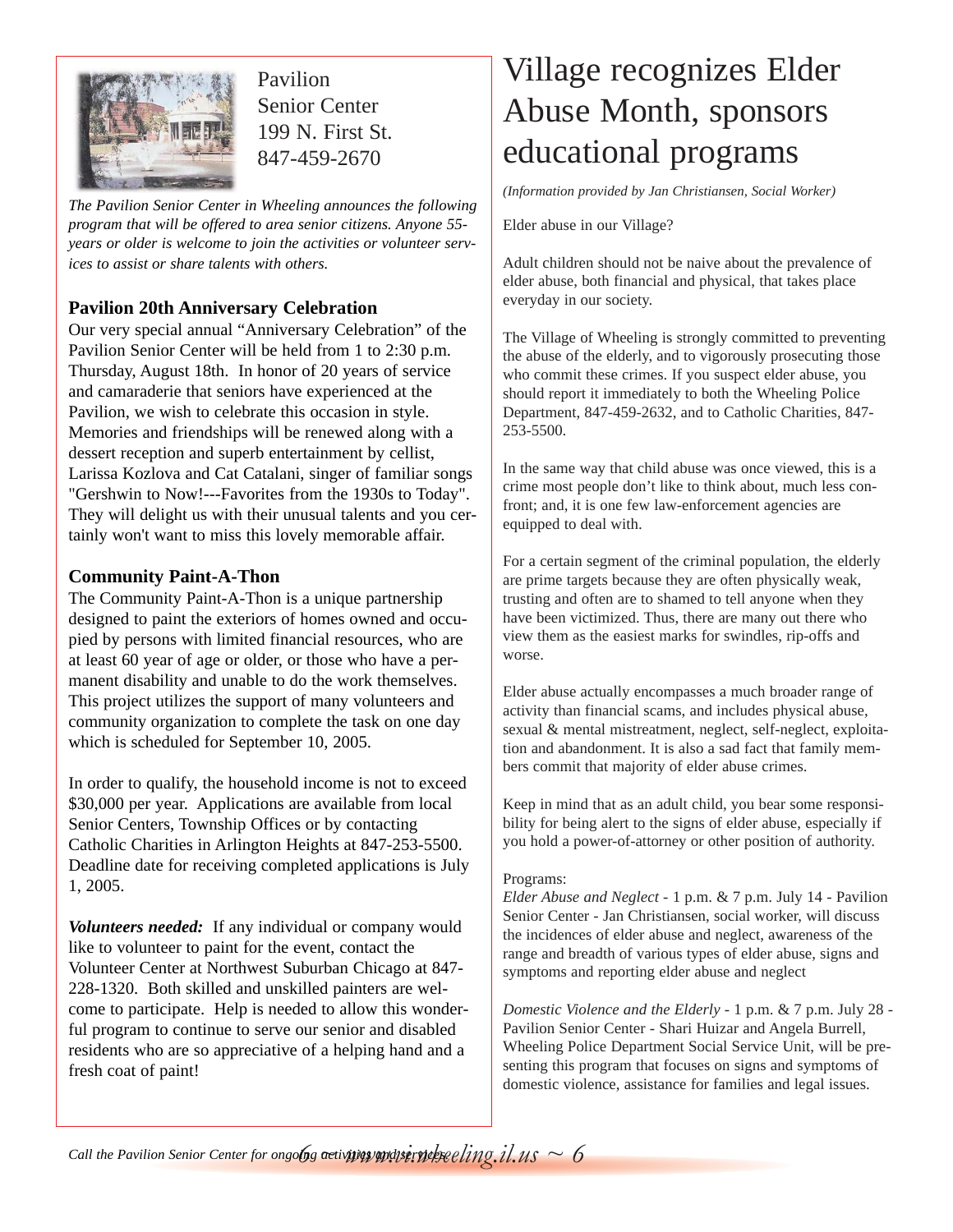The Village of Wheeling will be hosting a blood drive July 13, 2005 at the Fire Station on Dundee Road adjacent to the Village Hall. The drive will run from 2:00 p.m. until 7:00 p.m.

om 2:00 p.m. until 7:00 p.m.<br>all donors to win gift certificates to such area restaurants as Bob Chinn's C<br>fin addition, everyone participating in the drive will receive a coupon for pi There will be a chance for all donors to win gift certificates to such area restaurants as Bob Chinn's CrabHouse, Hackney's in Wheeling or Don Roth's. In addition, everyone participating in the drive will receive a coupon for pizza from Wa-Pa-Ghetti's Pizza in Wheeling.

e an appointment to stop in, there is still time to contact Beverly Slaby at (847) 2<br>il.us. to do so. Appointments are greatly appreciated and aid us in anticipated the<br>numeroperly staff the event. It also helps us to try If you have not yet made an appointment to stop in, there is still time to contact Beverly Slaby at (847) 459-2620 or e-mail her at bslaby@vi.wheeling.il.us. to do so. Appointments are greatly appreciated and aid us in anticipated the number of people that will attend so that we can properly staff the event. It also helps us to try and prevent too many people from showing up at the same time.

NAME: PHONE:

ADDRESS: E-MAIL:

If you are not able to set an appointment, walk-in donors are always accepted and appreciated.

# *S*peak ou*T*

This is your opportunity to communicate with Wheeling elected officials and administrators. Your advice, suggestions, questions and opinions are appreciated and will receive a response if desired. Please complete this form, detach and return to:

Village Manager Village of Wheeling 255 W. Dundee Road Wheeling, IL 60090

*(Inquiries and responses may be used for publication in future issues of 'Village Views.')*

### ATTEND PUBLIC **MEETINGS**

Residents are invited to attend public meetings of Village Boards and Commissions. Most meet in the Village Hall Councilroom unless otherwise noted here.

### Regularly Scheduled Meetings

Village Board - Every Monday, 7:30 p.m.

Plan Commission - 2nd & 4th Thursdays of the month, 7 p.m.

Board of Health - 4th Tuesday, every other month, 7 p.m.

Human Rights Commission - 1st Tuesday of the month, 7:15 p.m., south half of Village Hall lunchroom.

Senior Citizens Commission - 3rd Monday of the month, 10 a.m., south half of Village Hall lunchroom

Fire and Police Commission - 3rd Wednesday of the Month, 2 p.m., Fire Department Training Room

Palwaukee Airport Commission - 3rd Wednesday each month, Committee of the Whole, 7 p.m.; Regular meeting, 8 p.m., Airport Offices, 1020 S. Plant Road.

Economic Development Commission - 1st Tuesday of the month, 7:30 a.m., south half of Village Hall lunchroom

 $7 \sim$  *www.vi.wheeling.il.us*  $\sim$  7